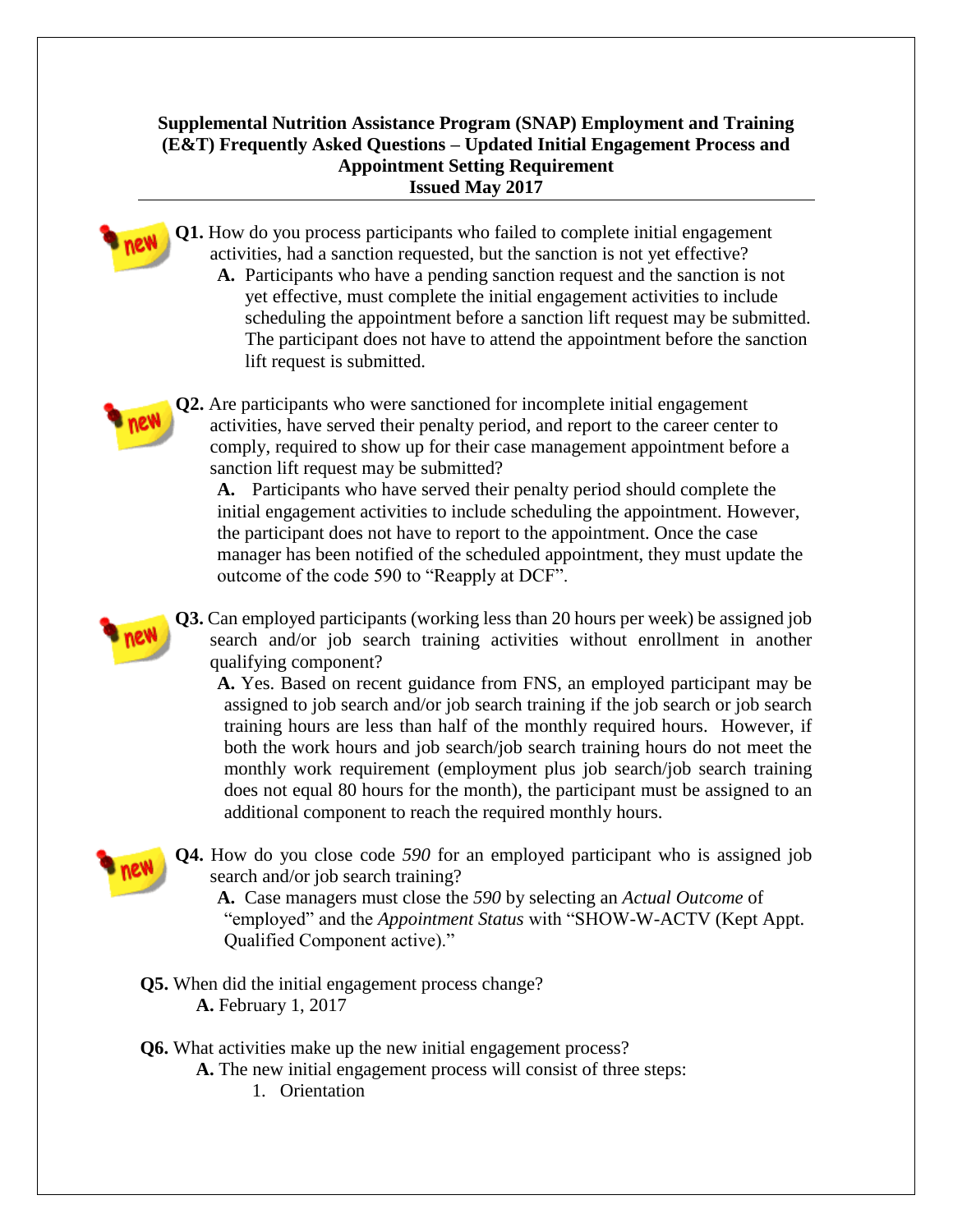- 2. Assessment
- 3. Schedule an appointment with a case manager
- **Q7.** How are Able-Bodied Adults without Dependents (ABAWDs) notified of the new changes?

**A.** The Notice of Mandatory Participation (NOMP) has been updated and will be mailed to ABAWDs to notify them of the initial engagement requirements. You may view a copy of the updated NOMP at

[http://sitefinity.floridajobs.org/docs/default-source/office-of-workforce](http://sitefinity.floridajobs.org/docs/default-source/office-of-workforce-services/updated-final-nomp-12_2016.pdf?sfvrsn=2)[services/updated-final-nomp-12\\_2016.pdf?sfvrsn=2.](http://sitefinity.floridajobs.org/docs/default-source/office-of-workforce-services/updated-final-nomp-12_2016.pdf?sfvrsn=2)

**Q8.** How much time does an ABAWD have to complete the entire initial engagement process?

**A.** ABAWDs must complete the entire initial engagement process within seven days of receiving their NOMP. The date that all steps must be completed by will be printed in the NOMP as well as displayed on the OSST client where ABAWDs register and complete the initial engagement process.

**Q9.** What happens if an ABAWD completes the orientation and assessment activities, but fails to schedule an appointment?

**A.** ABAWDs who complete steps one and two, orientation and assessment, but fail to complete step three, set appointment, will be sanctioned. Please see Q8 and Q9 for automated and manual sanction processes.

- **Q10.** Is there a service code associated with the new *Set Appointment* activity? **A.** Once the participant has scheduled an appointment, regardless if the LWDB is using the online calendar function or not, OSST will record a service code 590 to represent when the appointment has been scheduled.
- **Q11.** Are all ABAWDs required to schedule an appointment online through the OSST client?

**A.** No. Some Local Workforce Development Boards (LWDBs) have elected to require ABAWDs to contact the center by phone to schedule an appointment and will not use the OSST Client's calendar functionality. Please consult your local operating procedures for specific instruction on your local area's operations.

**Q12.** Will the One-Stop Service Tracking (OSST) system automatically sanction an ABAWD for non-compliance?

**A.** An automatic sanction will **only** be requested for ABAWDs who do not schedule an appointment, in the OSST client, by the seventh day after receiving their NOMP.

**Q13.** How will sanctions be requested for LWDBs who did not elect to use the OSST Client's calendar functionality?

**A.** If your LWDB has elected to require ABAWDs to contact the center to schedule an appointment by phone, the SNAP E&T case manager is responsible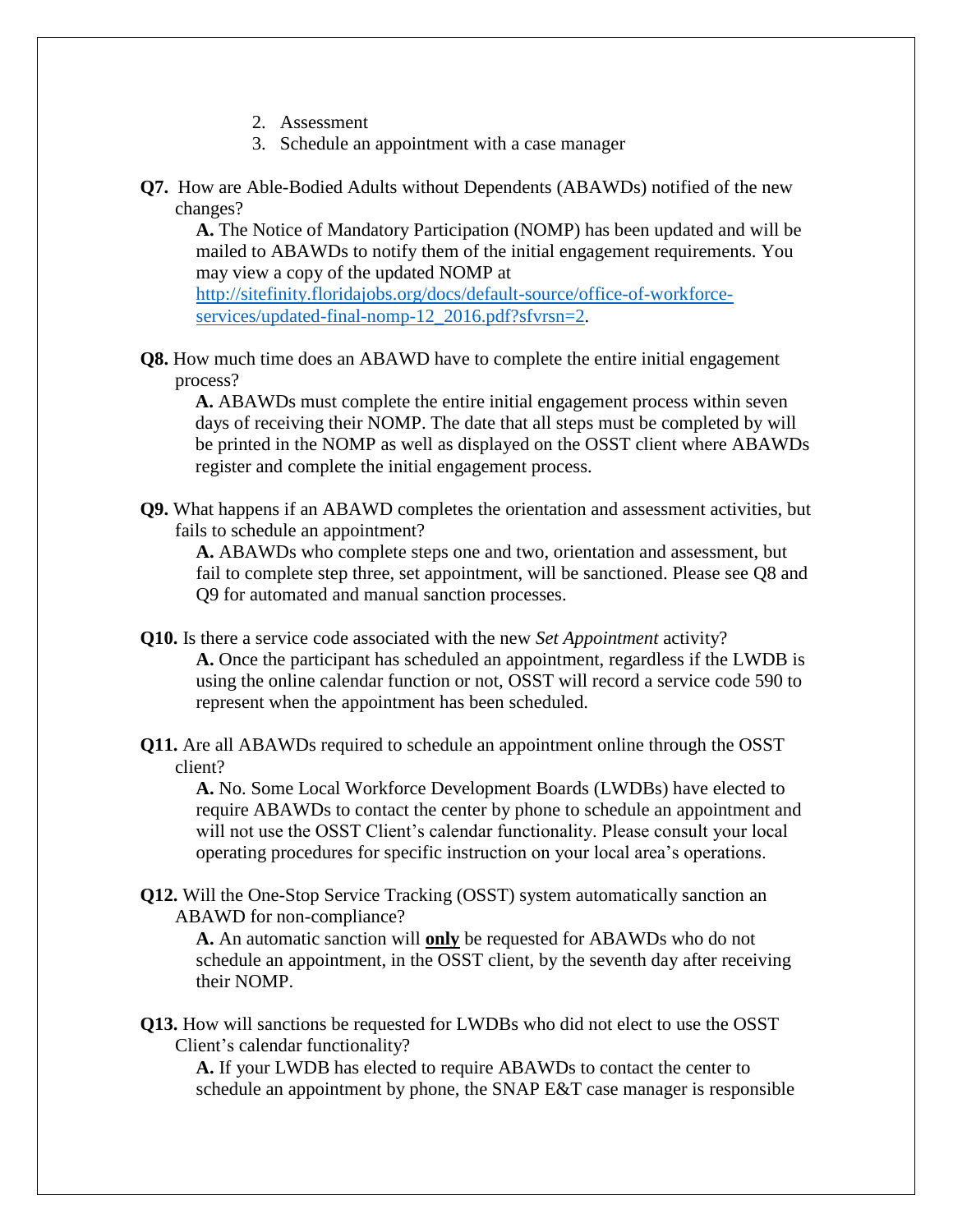for manually requesting sanctions for ABAWDs who do not comply with either scheduling an appointment or attending their scheduled appointment. It is expected that all appointments and call backs for rescheduling will be managed and updated timely. These will be closely monitored during annual quality assurance reviews and federal audits.

**Q14.** Will an appointment date be preselected for participant's in LWDBs who elected not to use the online calendar scheduling function?

**A.** Yes. OSST will automatically record an appointment date, for code 590, that is 14 days from the date the participant clicked *Set Appointment* in the OSST Client.

**Q15.** What responsibilities do case managers, in LWDBs who are not using the online calendar functionality, have with the appointment setting process?

**A.** Case managers in LWDBs that are not using the online calendar scheduling are responsible for the following:

- Responding to all ABAWD phone calls and voice mails, in a timely manner, regarding scheduling of their appointment
- Updating the appointment date in OSST to the new date that is agreed upon by the case manager and the participant for the participant to report to the center
- Updating the *appointment status* to "RESCHED" after the appointment date has been set
- **Manually requesting sanctions for ABAWDs who do not schedule an** appointment within the timeframe given by the local area or who do no report for their scheduled appointment based on the date entered in OSST
- **Q16.** How should I close code 590?

**A.** OSST is designed to automatically enter the outcome and update the appointment status for code 590 once a qualifying component has been selected and saved to the participant's *Skill Development* screen.

**Q17.** What qualifying components meet the requirement to close code 590? **A.** The qualifying components that will allow case managers to close the 590, successfully, include work experience, education, training, WIOA, or TAA activities. Job search and job search training, unless the participant is employed, are not qualifying components as stand-alone activities and will not meet the requirement to close code 590.

- **Q18.** Can I still enroll a participant in job search and/or job search training? **A.** Yes. However, you must close code 590 first by enrolling the participant in a qualifying activity before adding the job search and/or job search training activity.
- **Q19.** Can I to enter an anticipated start date for the first qualifying component that will be used to close code 590?